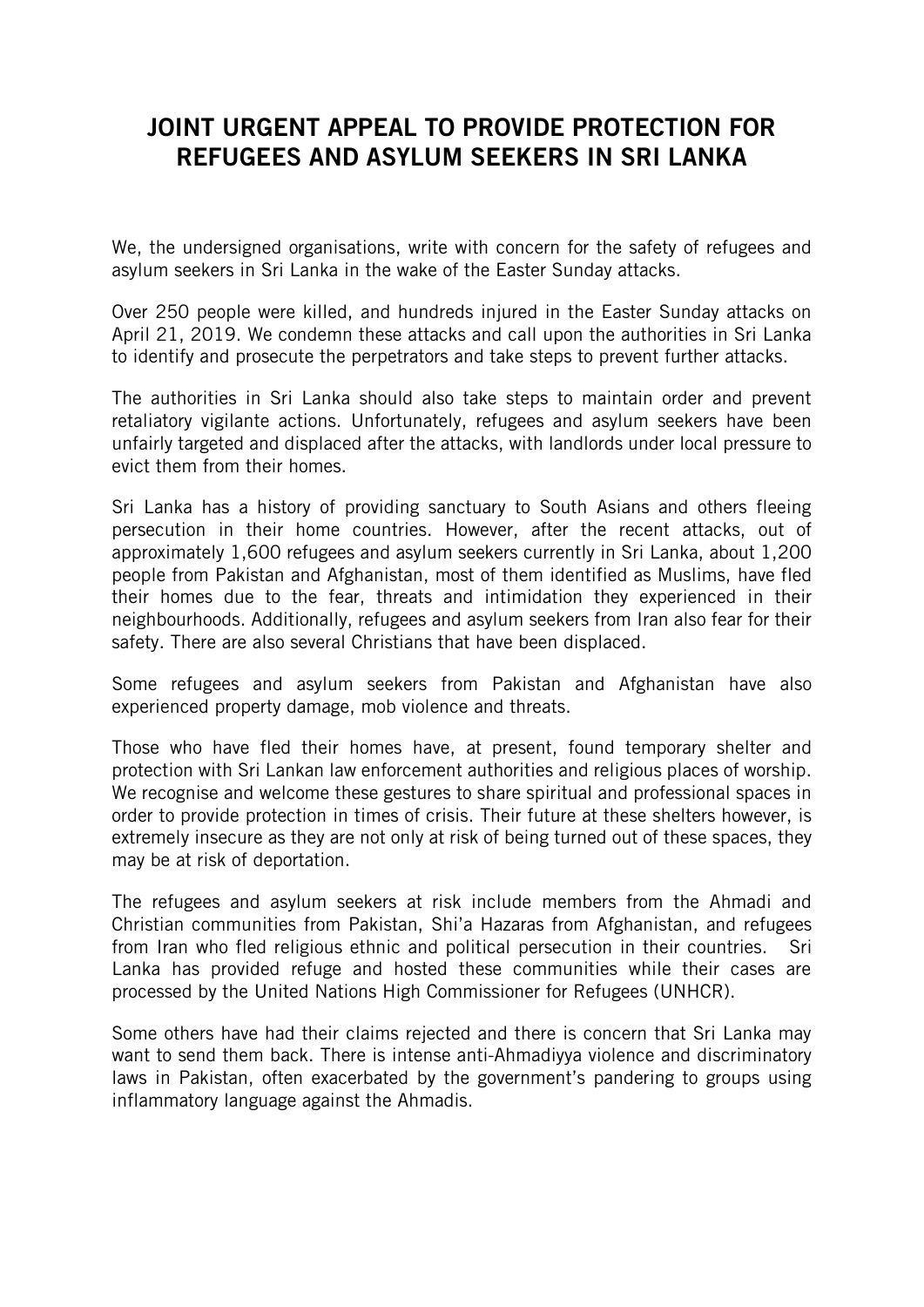In these circumstances we appeal to the government of Sri Lanka to:

- Ensure that refugees and asylum seekers are not deported or otherwise forced to return to their countries of origin or any other place where their lives or freedoms would be at risk, which would represent a violation of the international legal principle of non-refoulement;
- Deploy adequate law enforcement officers to ensure the protection and security of vulnerable refugees and asylum seekers, especially those who are now displaced, and provide basic humanitarian assistance including food, water, shelter, sanitation, and other social services in line with the minimum core content of their economic, social and cultural rights;
- Urgently relocate the refugees sheltering in a police station and places of worship to appropriate locations with adequate sanitation, sleeping space, and security. Work with UNHCR to ensure the welfare of the many small children among the refugees;
- Seek UNHCR assistance in managing settlements so that they are not de facto detention camps and make efforts to ensure their safety;

Clarify publicly that any attacks on these vulnerable groups will not be tolerated, and reiterate that these attacks will be investigated with the view of bringing perpetrators to justice:

• Work with third countries who have already agreed to resettle some of the refugees to urgently expedite the settlement process.

We call upon the UNHCR to support the government in ensuring refugee protections.

## Organisations:

Amnesty International;

Asian Forum for Human Rights and Development (FORUM-ASIA);

Franciscans International;

Freedom from Torture;

Human Rights Watch;

International Commission of Jurists;

International Human Rights Committee;

International Movement Against All Forms of Discrimination and Racism (IMADR);

Medico international;

Minority Rights Group;